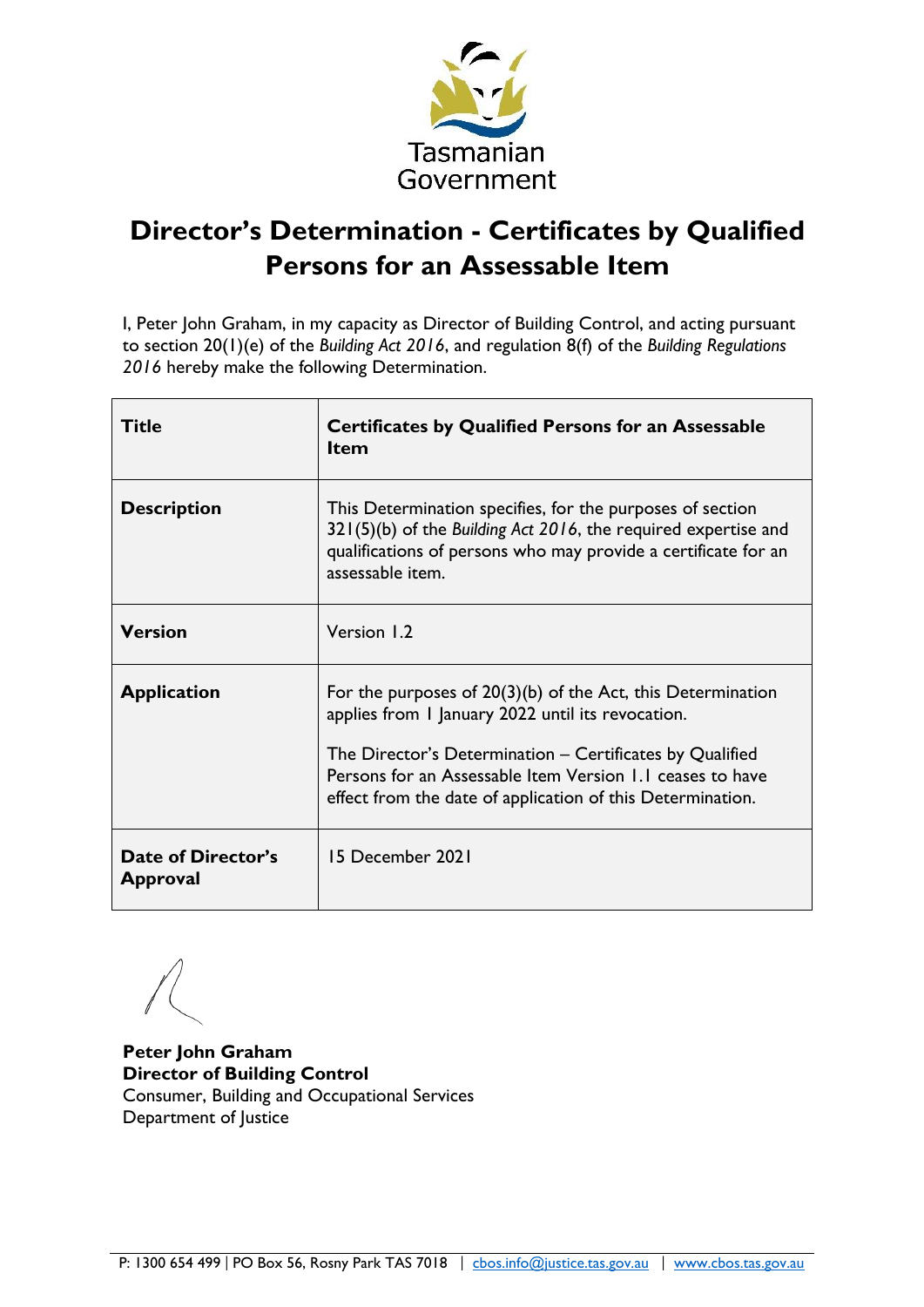## **Contents**

## <span id="page-1-0"></span>**Document Development History**

| <b>Version</b> | <b>Application Date</b> | <b>Sections amended</b>                                                                                                         |
|----------------|-------------------------|---------------------------------------------------------------------------------------------------------------------------------|
| 1.2            | 15 December 2021        | Addition of 'No Planning Approval<br>Required' certificate type to Part A of<br>Schedule I.                                     |
| IJ             | 14 November 2019        | References to provisions of the Act and<br>regulations providing for the making of this<br>Determination updated                |
|                |                         | Document Development History, of<br>amendments since last version, inserted                                                     |
|                |                         | <b>Explanatory Notes revised and expanded</b>                                                                                   |
|                |                         | Definition of "Authorised person" inserted                                                                                      |
|                |                         | NPER changed to NER (National Engineering<br>Register)                                                                          |
|                |                         | AS/NZS On-site domestic-wastewater<br>management updated to 2012 version instead<br>of 2000                                     |
|                |                         | <b>Schedule I:</b>                                                                                                              |
|                |                         | Two references to Civil Designers (designing<br>roads in bushfire areas) deleted as this licence<br>category had been abolished |
|                |                         | NPER changed to NER (National Engineering<br>Register) for two categories of engineers                                          |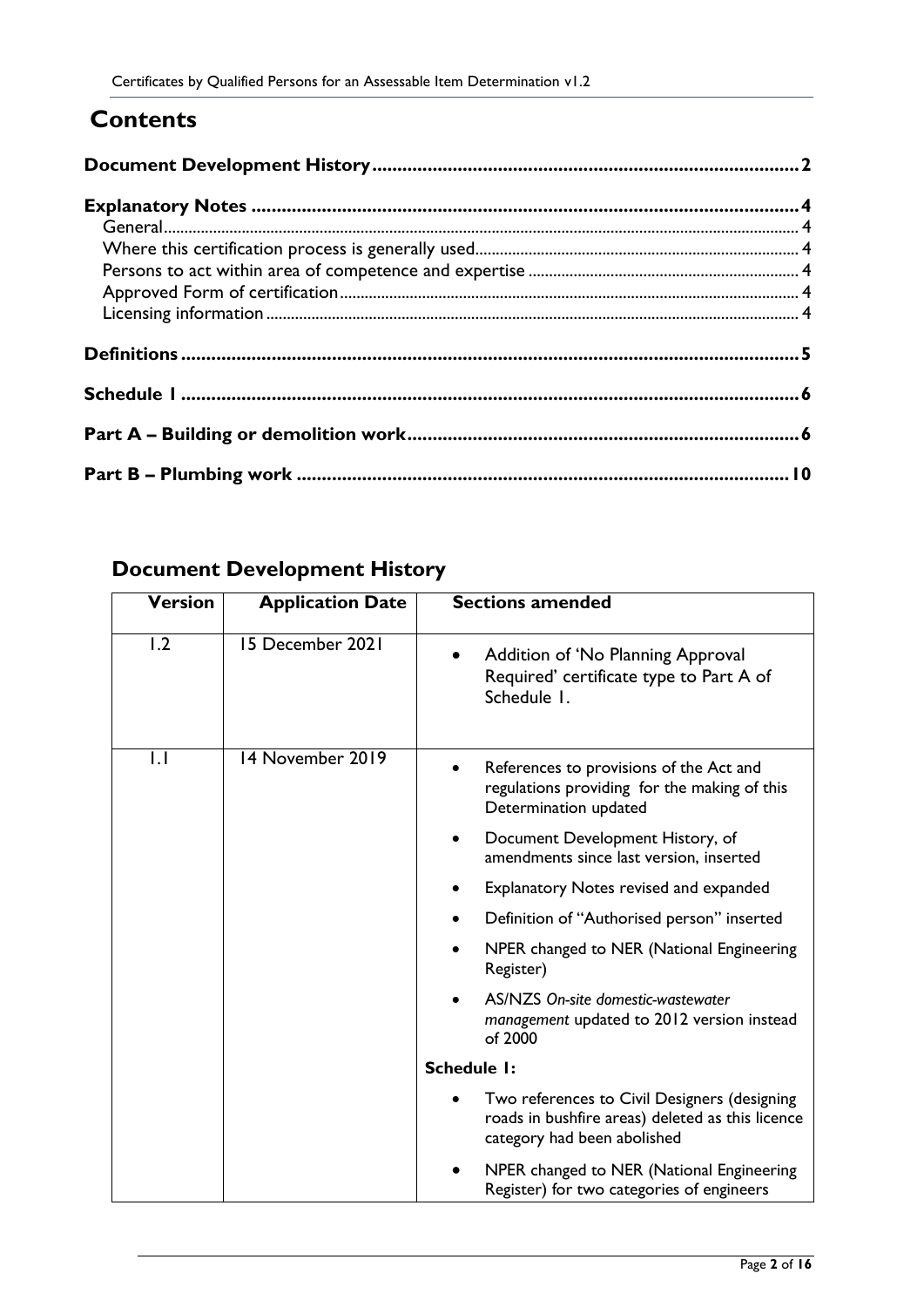| <b>Version</b> | <b>Application Date</b> | <b>Sections amended</b>         |
|----------------|-------------------------|---------------------------------|
|                | 5 December 2016         | Original release under the Act. |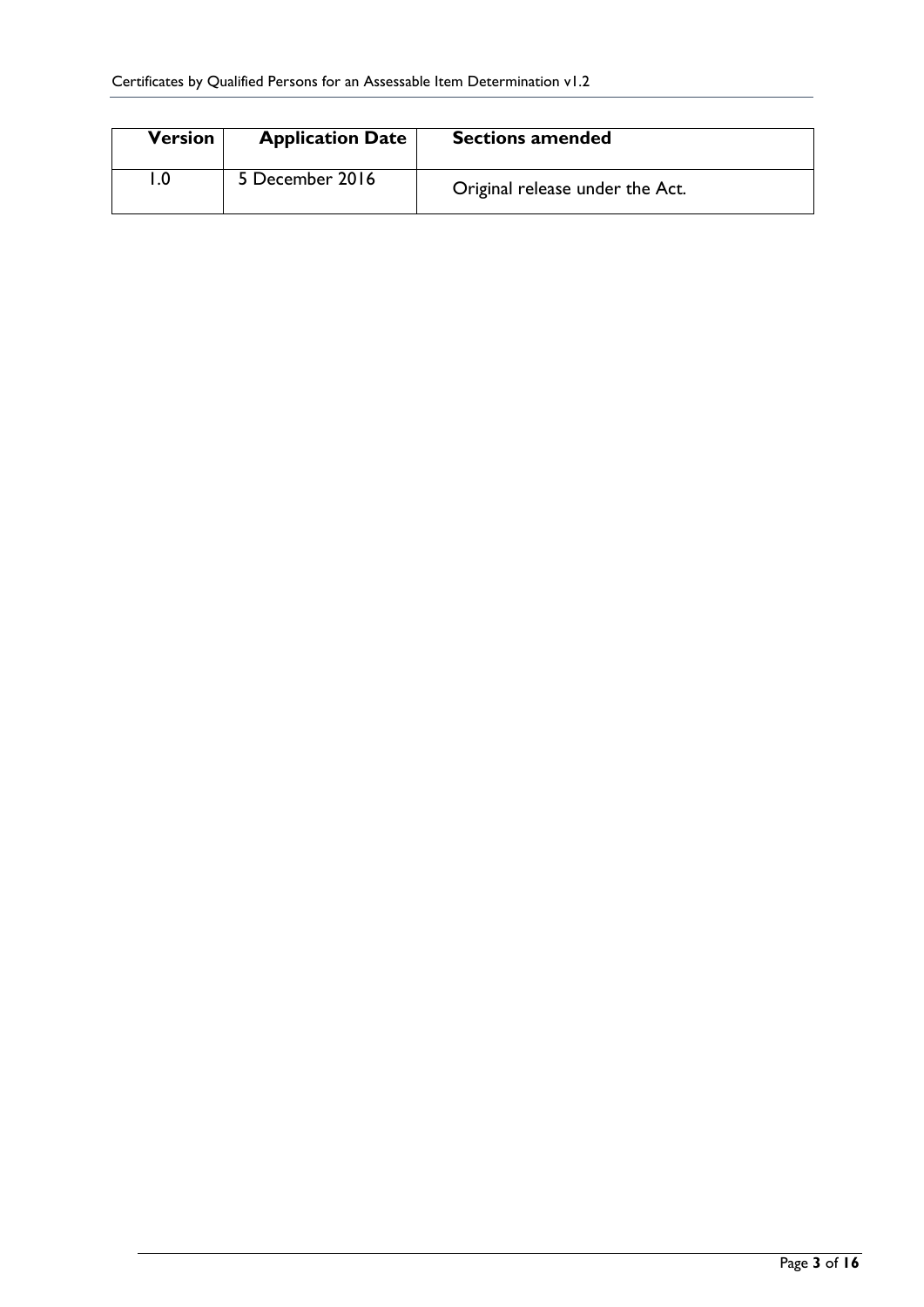### <span id="page-3-0"></span>**Explanatory Notes**

#### <span id="page-3-1"></span>**General**

- 1. This Determination establishes the required qualifications and expertise of persons who may certify an assessable item under s.321 of the Act. They are set out in Schedule 1 (Part A in relation to performing building or demolition work, and Part B in relation to performing plumbing or hydraulic work).
- 2. A certificate may be relied on by an authorised person as evidence that the assessable item complies with the Act.

#### <span id="page-3-2"></span>**Where this certification process is generally used**

- 1. As part of an independent assessment of a design performed by an licensed building services provider who has a *higher or more specialised level* of licence than the person who was responsible for preparing a design; for example a civil engineer checking engineering or structural elements drawings prepared by the responsible building designer; or
- 2. As part of advice given by a specialist or expert on an aspect of the design, or the performance of building or plumbing work, or an assessment of a site. Examples include soil testing reports, bushfire-prone area ratings, energy efficiency ratings, or an assessment of a component of a plumbing system.

#### <span id="page-3-3"></span>**Persons to act within area of competence and expertise**

- Persons purporting to give certificates must only act within their area of competence and expertise.
- Note that Column 4 of the Determination requires that they have *special expertise* in the particular area being certified. Merely holding an occupational licence to practise, or an appointment to a statutory role such as an Environmental Health Officer, is not acceptable where those persons are purporting to give expert advice to other professionals or regulators such as the responsible building surveyor.

#### <span id="page-3-4"></span>**Approved Form of certification**

The Director of Building Control has determined that certification under s.321 of the Act, in relation to any type of work, is to be made on approved form number 55: "Certificate of Qualified Person – Assessable Item."

#### <span id="page-3-5"></span>**Licensing information**

This document **does not** provide information on licensing of persons who may perform prescribed work under the *Occupational Licensing Act 2005*. Instead, refer to these documents:

- The categories of licensed building services providers and their scope of work are found in the Occupational Licensing (Building Services Work) Determination 2019, made by the Administrator of Occupational Licensing.
- The categories of licensed plumber practitioners and their scope of work are found in the Occupational Licensing (Plumbing Work Licence Classes) Determination 2018, made by the Administrator of Occupational Licensing.
- The Chief Fire Officer accredits Bushfire Hazard Assessors under the *Fire Service Act 1979*. More information about accreditation can be found on the "Building for Bushfire" webpage at [www.fire.tas.gov.au](http://www.fire.tas.gov.au/)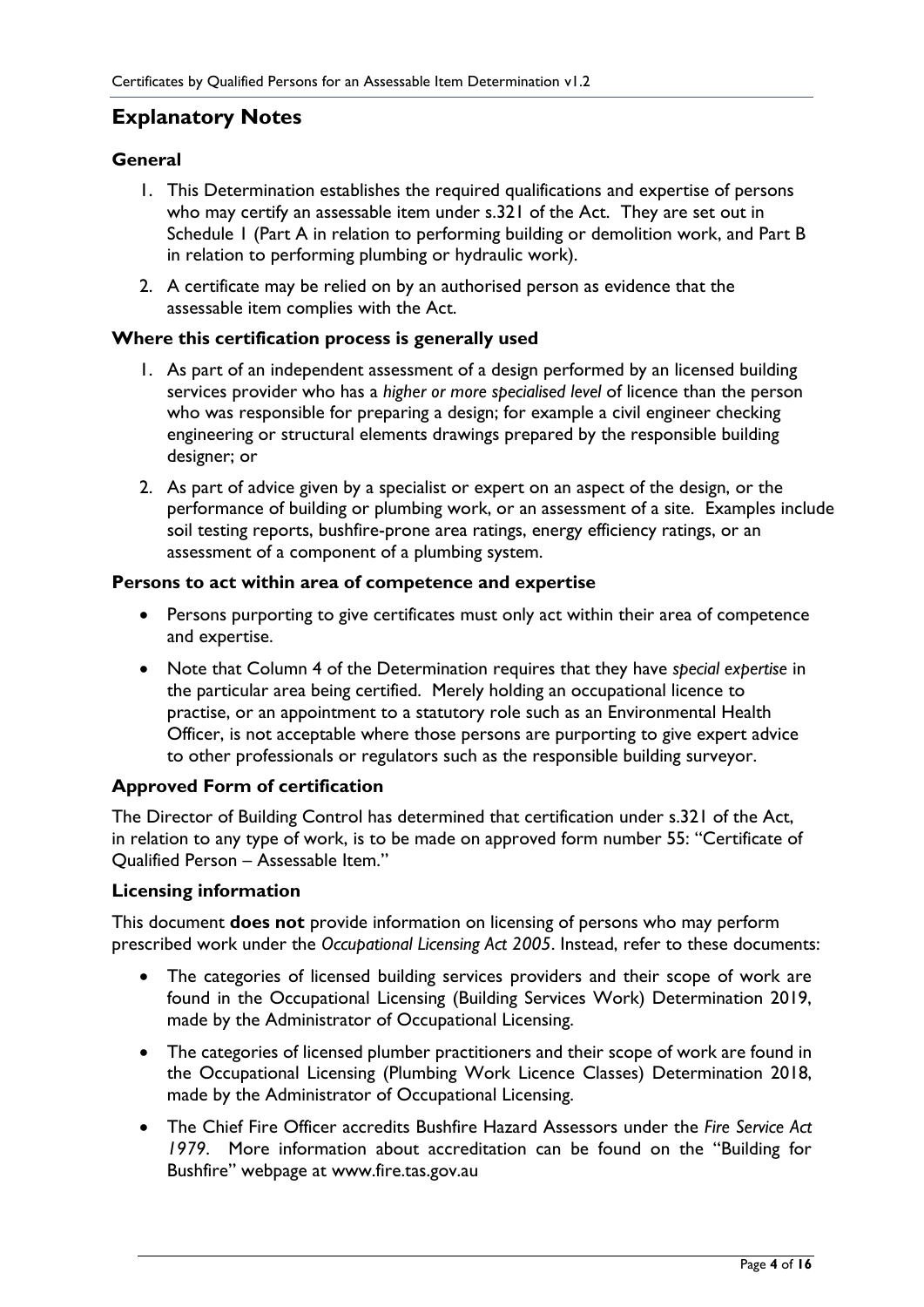## <span id="page-4-0"></span>**Definitions**

In this Determination:

**'Act'** means the *Building Act 2016.*

**'Accredited person - bushfire hazard'** means a person accredited under the *Fire Service Act 1979* to analyse and report on bushfire hazards in bushfire-prone areas.

**"Authorised person"** has the same meaning as section 4 of the Act and includes –

- (a) the Director of Building Control; and
- (b) a building surveyor; and
- (c) a permit authority; and
- (d) a general manager; and
- (e) any other prescribed person.

**'Building Services Provider'** means a person licensed to perform prescribed building services work under the *Occupational Licensing Act 2005*;

**'Certificate IV in on-site domestic wastewater management'** means the qualification 39105QLD Certificate IV in Domestic Wastewater Management, or a qualification with equivalent scope and purpose;

**'Certified Professional Soil Scientist'** is a professional who has achieved the Professional Standards for Soil Science, set by the Australian Society of Soil Science Inc;

**'Chief Officer'** means the person appointed under section 10 of the *Fire Service Act 1979*;

**'NER'** means the National Engineering Register maintained by Engineers Australia;

**'On-site domestic-wastewater management system'** means a system for the management of waste water that is a disposal or treatment system servicing one or more blocks within the scope of AS/NZS 1547 - 2012 *On-site domestic-wastewater management* and includes associated land application system and collection wells;

**'PI insurance'** means that a person's scope of work, including assessment and certification, is covered by a current policy of Professional Indemnity Insurance.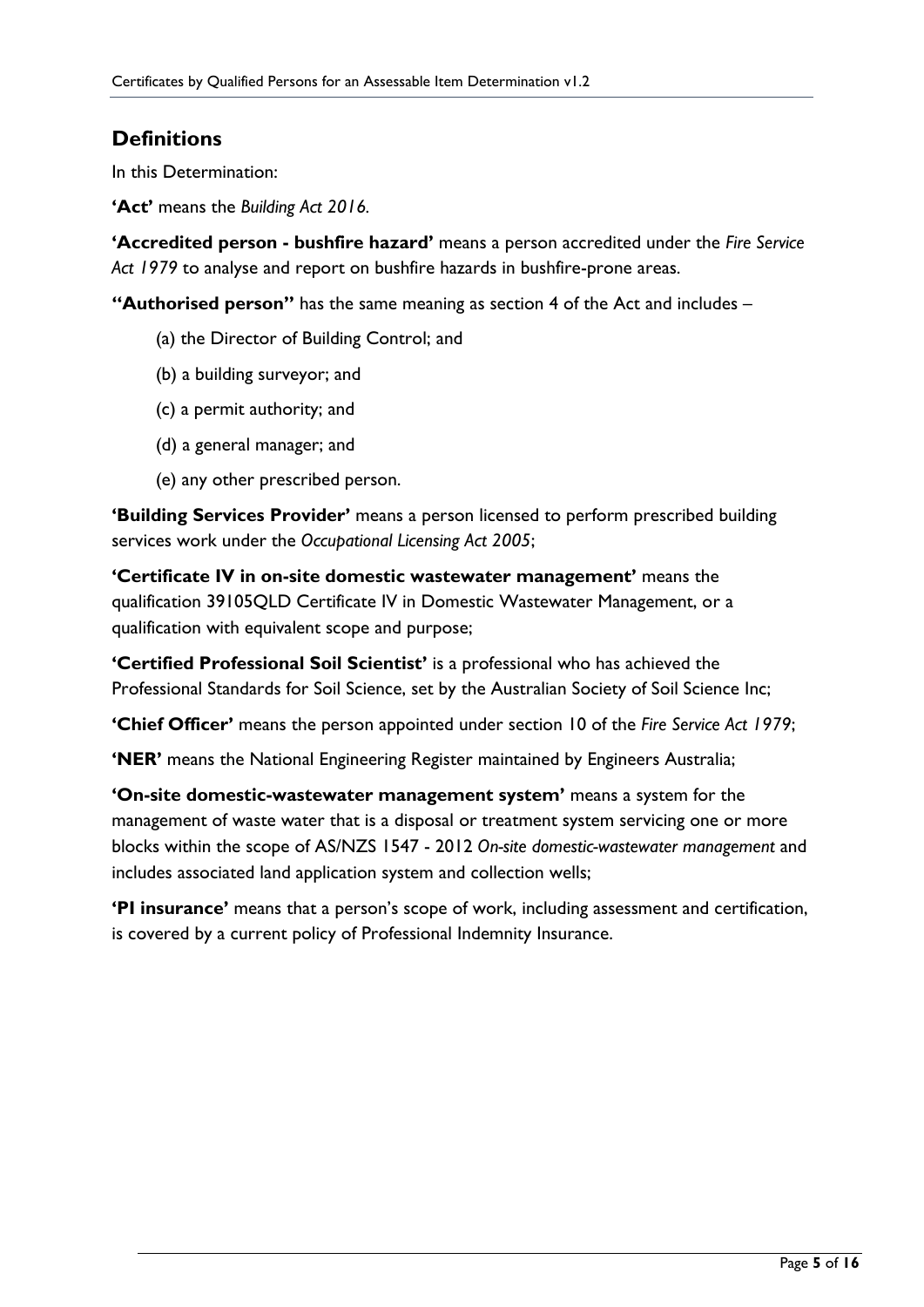## **Schedule 1**

### **Part A – Building or demolition work**

<span id="page-5-1"></span><span id="page-5-0"></span>

| <b>Column I</b>                                                     | <b>Column 2</b>                                                           | <b>Column 3</b>                                                                                                                                                              | <b>Column 4</b>                                 |
|---------------------------------------------------------------------|---------------------------------------------------------------------------|------------------------------------------------------------------------------------------------------------------------------------------------------------------------------|-------------------------------------------------|
| <b>Certificate type</b>                                             | <b>Given by</b>                                                           | Qualifications                                                                                                                                                               | <b>Speciality area of expertise</b>             |
| Access road for bushfire prone<br>areas<br>- Design or construction | Civil Engineer:                                                           | Licensed as an Engineer - Civil;<br>or Registered on the NER as a<br>Civil Engineer with<br>qualifications to be licensed as<br>an Engineer - Civil and has Pl<br>insurance; | Road design or construction                     |
| Acoustic                                                            | Acoustic engineer                                                         | Licensed as an Engineer -<br><b>Building Services.</b>                                                                                                                       | <b>Building acoustics</b>                       |
| Architectural                                                       | Architect                                                                 | Licensed as an Architect.                                                                                                                                                    | Design of Class I and 10<br>buildings           |
| <b>Building Services - Electrical</b>                               | Electrical engineer                                                       | Licensed as an Engineer -<br><b>Building Services.</b>                                                                                                                       | Electrical building services                    |
| <b>Building Services - Hydraulic</b>                                | Hydraulic engineer                                                        | Licensed as an Engineer -<br><b>Building Services.</b>                                                                                                                       | Hydraulic building services                     |
| <b>Building Services - Mechanical</b>                               | Mechanical engineer                                                       | Licensed as an Engineer -<br><b>Building Services.</b>                                                                                                                       | Mechanical building services                    |
| <b>Building Surveying</b>                                           | Building surveyor;<br>or Building surveyor limited                        | Licensed as a Building Surveyor;<br>or Building Surveyor Limited.                                                                                                            | <b>Building surveying</b>                       |
| <b>Bushfire Hazard</b>                                              | Licensed person - bushfire<br>hazard                                      | Accredited to report on<br>bushfire hazards under the Fire<br>Service Act 1979.                                                                                              | Analysis of hazards in bushfire-<br>prone areas |
| <b>Civil Engineering</b>                                            | Civil engineer                                                            | Licensed as an Engineer - Civil.                                                                                                                                             | Civil engineering                               |
| Energy Efficiency - Class 3 - 9<br>buildings                        | Person competent in operating<br>energy efficiency evaluation<br>software | Successfully completed a<br>relevant energy evaluation<br>software training course and<br>has PI insurance.                                                                  | Commercial building energy<br>rating software   |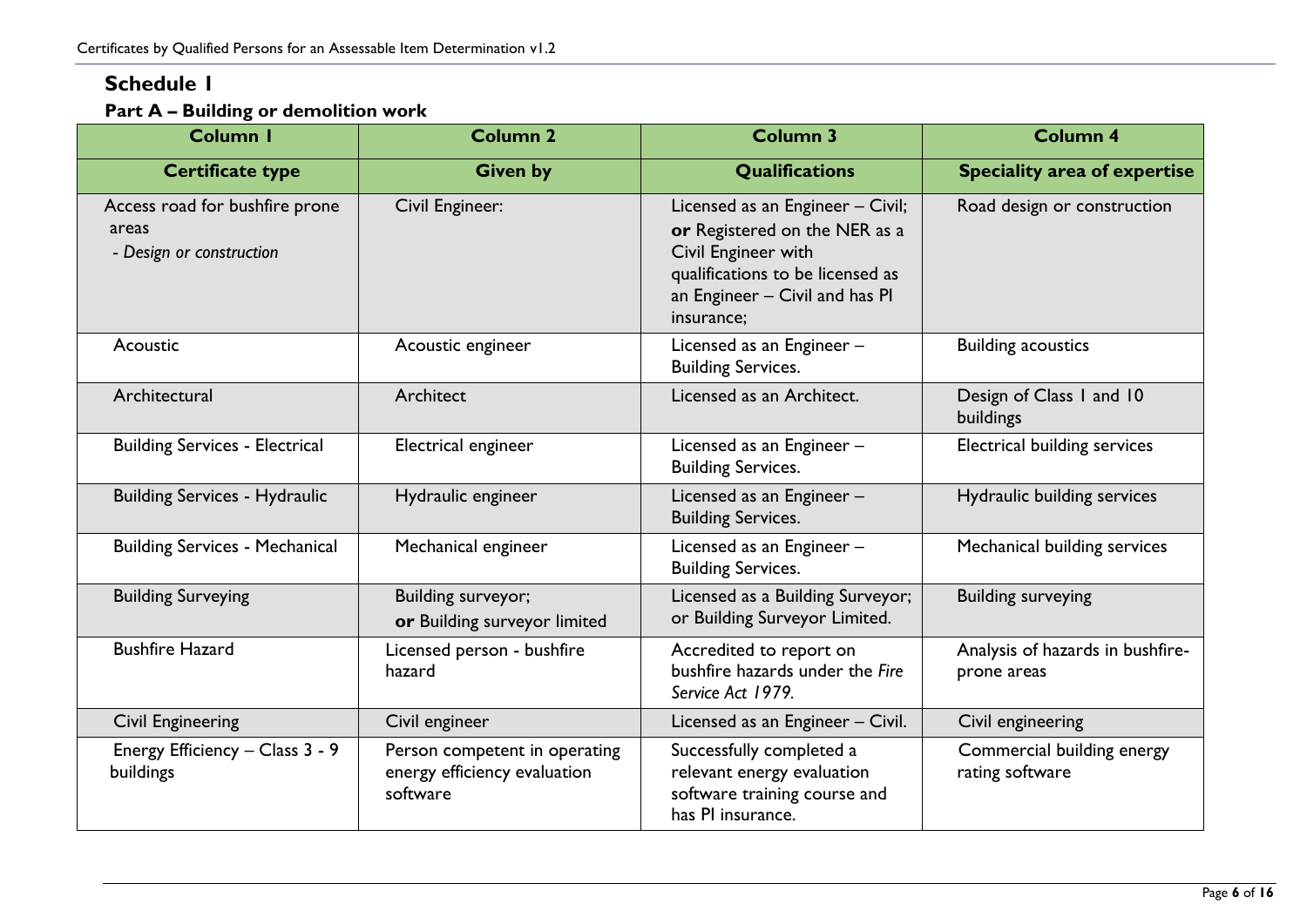| <b>Column I</b>                                                            | <b>Column 2</b>                                                           | <b>Column 3</b>                                                                                                                                                                                                                                                                                                                                                            | <b>Column 4</b>                                                                      |
|----------------------------------------------------------------------------|---------------------------------------------------------------------------|----------------------------------------------------------------------------------------------------------------------------------------------------------------------------------------------------------------------------------------------------------------------------------------------------------------------------------------------------------------------------|--------------------------------------------------------------------------------------|
| <b>Certificate type</b>                                                    | <b>Given by</b>                                                           | <b>Qualifications</b>                                                                                                                                                                                                                                                                                                                                                      | <b>Speciality area of expertise</b>                                                  |
| Energy Efficiency - Class 1, 2<br>and 4 buildings                          | Person competent in operating<br>energy efficiency evaluation<br>software | Accredited in the use of energy<br>rating assessment software by<br>an organisation approved under<br>the National House Energy<br>Rating Scheme (NatHERS)<br>protocol for assessor<br>accrediting organisations and<br>has PI insurance.                                                                                                                                  | Energy rating software under<br>the National House Energy<br>Rating Scheme (NatHERS) |
| <b>Energy Management</b>                                                   | Energy management engineer                                                | Licensed as an Engineer -<br><b>Building Services.</b>                                                                                                                                                                                                                                                                                                                     | Energy management in<br>buildings                                                    |
| Environmental                                                              | Environmental engineer                                                    | Licensed as an Engineer - Civil.                                                                                                                                                                                                                                                                                                                                           | Environmental engineering                                                            |
| Fire detection and suppression<br>systems<br>- Design and commissioning    | Building services engineer;<br>or Building services designer              | Licensed as an Engineer -<br>Building Services (fire safety);<br>or Licensed as a Building<br>Services Designer - Fire -<br>Restricted                                                                                                                                                                                                                                     | Design and commissioning of<br>fire detection and suppression<br>systems             |
| Fire suppression systems<br>- Certification of design and<br>commissioning | Building services engineer;<br>or Building services designer              | A Licensed Building Services<br>Provider in the categories of:<br>Engineer - Building Services (fire<br>safety);<br>or Building Services Designer -<br>Fire - Restricted;<br>and who is approved by the<br>Australian Fire Practitioner's<br>Accreditation Board and<br>accepted by the Chief Officer as<br>a certifier for specific types of<br>fire suppression systems. | Certification of fire suppression<br>systems                                         |
| <b>Fire Safety</b>                                                         | Fire safety engineer                                                      | Licensed as an Engineer - Fire<br>Safety.                                                                                                                                                                                                                                                                                                                                  | Fire safety engineering                                                              |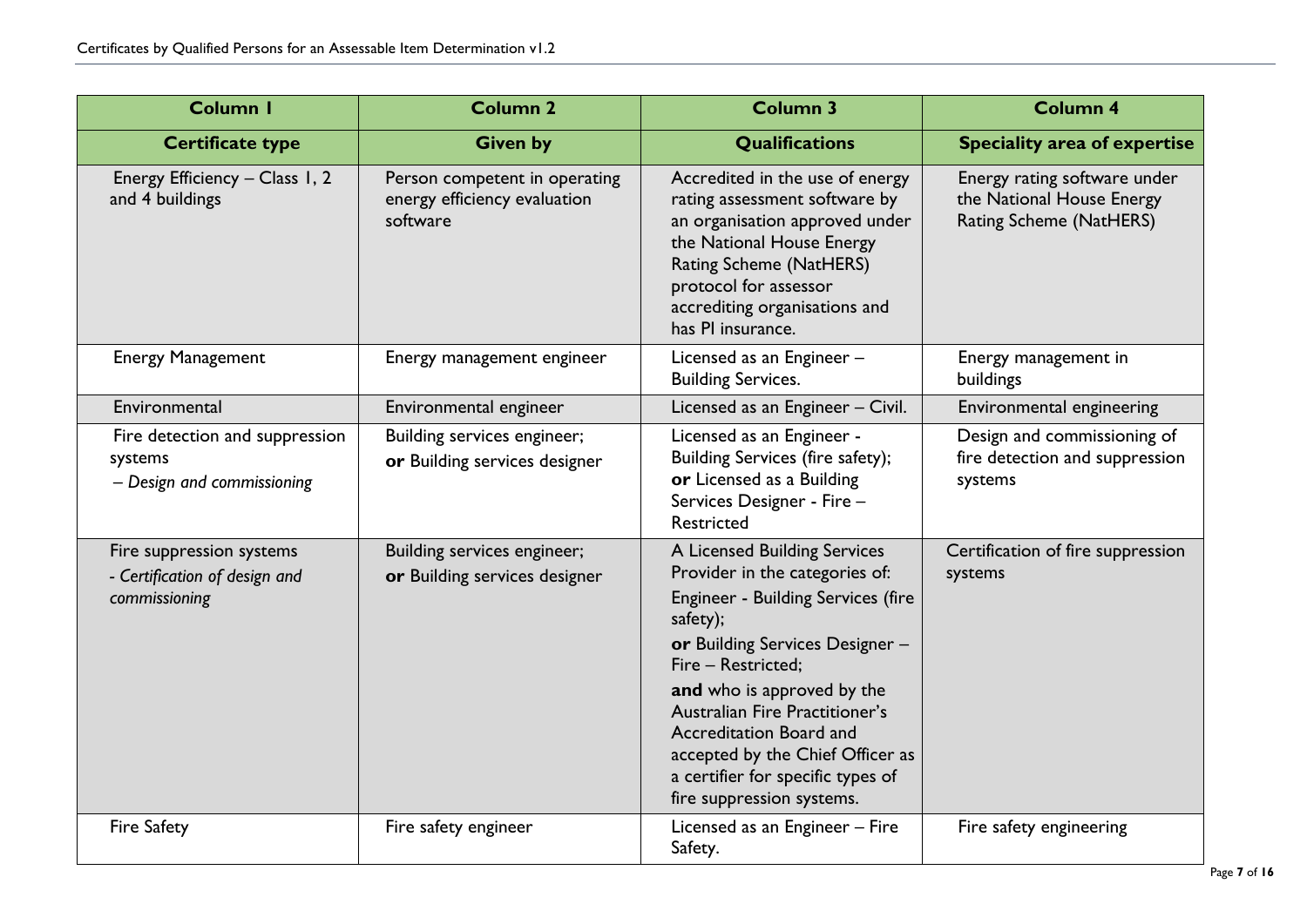| Column I                                                                                                                                                                                                      | <b>Column 2</b>                      | <b>Column 3</b>                                                                                                                                               | <b>Column 4</b>                                         |
|---------------------------------------------------------------------------------------------------------------------------------------------------------------------------------------------------------------|--------------------------------------|---------------------------------------------------------------------------------------------------------------------------------------------------------------|---------------------------------------------------------|
| <b>Certificate type</b>                                                                                                                                                                                       | <b>Given by</b>                      | Qualifications                                                                                                                                                | <b>Speciality area of expertise</b>                     |
| <b>Fire Safety Systems</b>                                                                                                                                                                                    | <b>Building services engineer</b>    | Licensed as an Engineer -<br>Building Services (fire safety).                                                                                                 | Fire safety systems                                     |
| <b>Food Premises Verification</b><br>Analysis                                                                                                                                                                 | Environmental health officer         | Appointed as an Environmental<br>Health Officer under the Public<br>Health Act 1997.                                                                          | Food safety in food premises                            |
|                                                                                                                                                                                                               | Environmental health<br>professional | Approved qualifications to be<br>appointed as an Environmental<br>Health Officer under Public<br>Health Act 1997 and has PI<br>insurance.                     |                                                         |
| Foundation classification<br>- AS 2870 and Stability Report in<br>accordance with Foundation and<br>Footings Society (Tasmania) Code<br>of Practice.                                                          | Soil scientist                       | <b>Certified Professional Soil</b><br>Scientist (Stage 2 or Stage 3)<br>accredited by the Australian<br>Society of Soil Science Inc. and<br>has PI insurance. | Foundation classification in<br>accordance with AS 2870 |
|                                                                                                                                                                                                               | <b>Engineering geologist</b>         | BSc major in geology and has PI<br>insurance.                                                                                                                 |                                                         |
|                                                                                                                                                                                                               | Geo-technical engineer               | Licensed as an Engineer - Civil.                                                                                                                              |                                                         |
| Geological                                                                                                                                                                                                    | <b>Engineering geologist</b>         | BSc major in geology and has PI<br>insurance.                                                                                                                 | <b>Engineering geology</b>                              |
| Geo-technical including<br>landslide risk assessment in<br>accordance with "Practice Note<br><b>Guidelines for Landslide Risk</b><br>Management 2007" published<br>by the Australian<br>Geomechanics Society. | Geo-technical engineer               | Licensed as an Engineer - Civil.                                                                                                                              | Geo-technical reports                                   |
|                                                                                                                                                                                                               | Engineering geologist                | BSc major in geology with core<br>competencies in landslide risk                                                                                              |                                                         |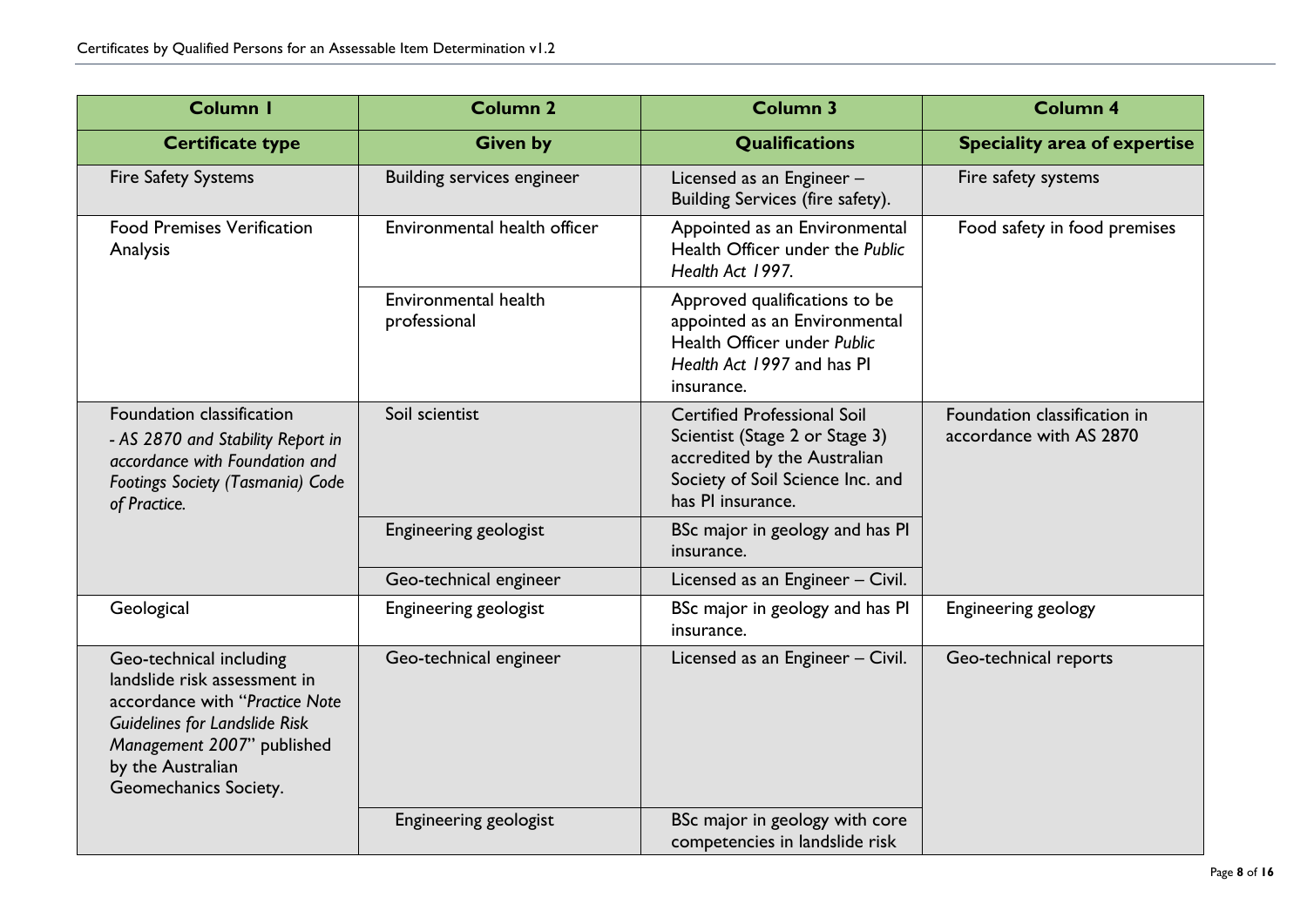| Column I                                         | <b>Column 2</b>     | Column 3                                                                               | <b>Column 4</b>                                                                                                                 |
|--------------------------------------------------|---------------------|----------------------------------------------------------------------------------------|---------------------------------------------------------------------------------------------------------------------------------|
| <b>Certificate type</b>                          | <b>Given by</b>     | <b>Qualifications</b>                                                                  | <b>Speciality area of expertise</b>                                                                                             |
|                                                  |                     | assessment and has PI<br>insurance.                                                    |                                                                                                                                 |
| Planning $-$<br>No Planning Approval<br>Required | Planning consultant | Licensed as a Building Services<br>Provider in the category of<br>Planning Consultant. | Assessment and certification of<br>proposed building or<br>demolition work against<br>relevant planning scheme<br>requirements. |
| Structural                                       | Structural engineer | Licensed as an Engineer - Civil.                                                       | Structural engineering                                                                                                          |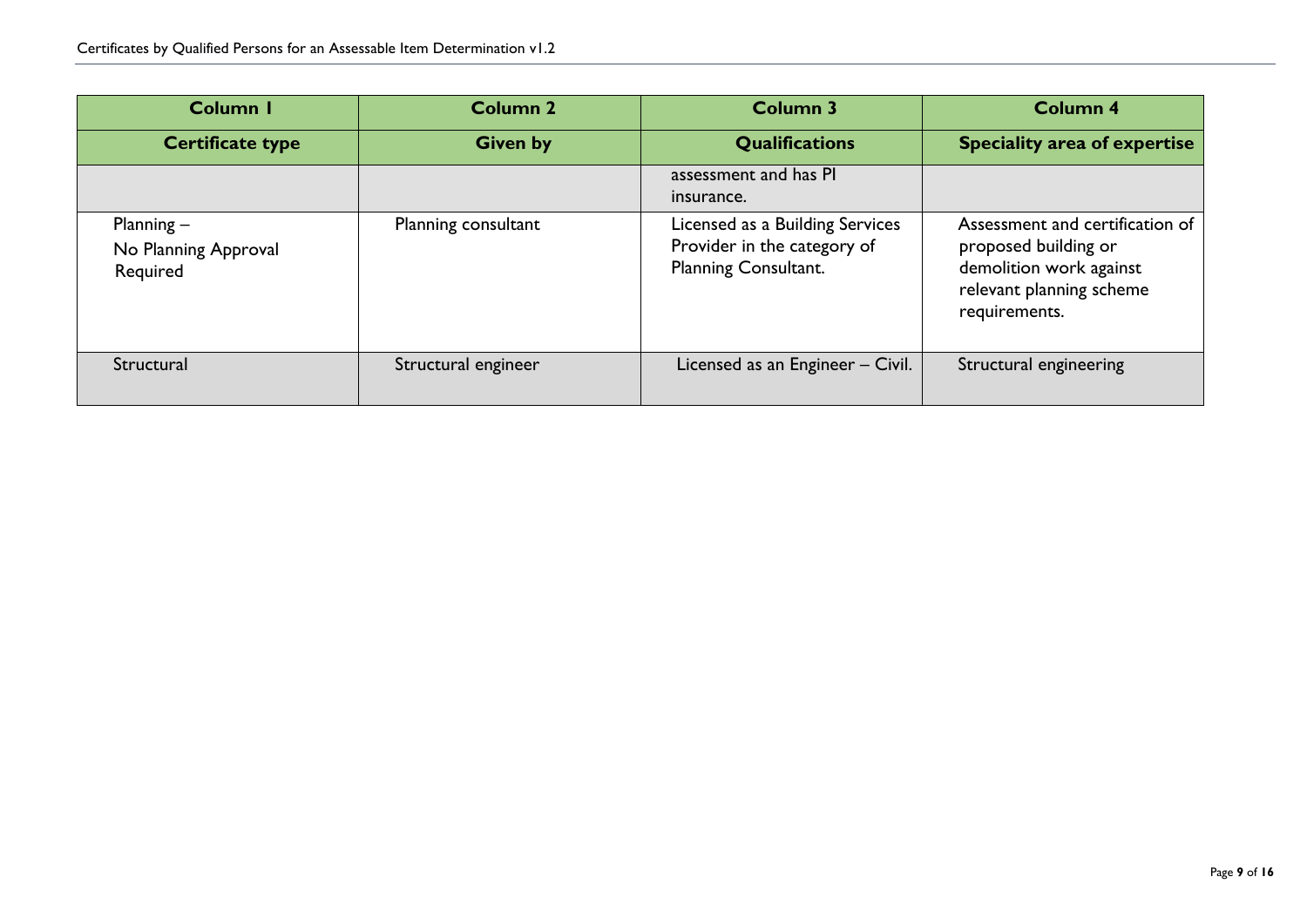#### **Part B – Plumbing work**

<span id="page-9-0"></span>

| Column I                                                                                                      | <b>Column 2</b>                              | <b>Column 3</b>                                                                                                                                                                                   | <b>Column 4</b>                                                       |
|---------------------------------------------------------------------------------------------------------------|----------------------------------------------|---------------------------------------------------------------------------------------------------------------------------------------------------------------------------------------------------|-----------------------------------------------------------------------|
| <b>Certificate type</b>                                                                                       | <b>Given by</b>                              | <b>Qualifications</b>                                                                                                                                                                             | <b>Speciality area of expertise</b>                                   |
| <b>On-site wastewater</b><br>management<br>- Site and soil evaluation (and<br>land application system design) | Civil engineer;<br>or Environmental engineer | Licensed as an Engineer - Civil;<br>or Registered on the NER as a<br>Civil Engineer and has PI<br>insurance;<br>or Registered on the NER as an<br>Environmental Engineer and has<br>PI insurance. | Site and soil evaluation and land<br>application system design.       |
|                                                                                                               | Soil scientist                               | <b>Certified Professional Soil</b><br>Scientist (Stage 2 or Stage 3)<br>licensed by the Australian<br>Society of Soil Science Inc. and<br>has PI insurance.                                       |                                                                       |
|                                                                                                               | Environmental geologist;<br>or Geoscientist  | BSc major in geology and<br>experience in environmental<br>geology and has PI insurance.                                                                                                          |                                                                       |
|                                                                                                               | Environmental health<br>professional         | Approved qualifications to be<br>appointed as an Environmental<br>Health Officer under Public<br>Health Act 1997 and has PI<br>insurance.                                                         |                                                                       |
| <b>On-site wastewater</b><br>management<br>- Assessment of system suitability                                 | Civil engineer;<br>or Environmental engineer | Licensed as an Engineer - Civil;<br>or Registered on the NER as a<br>Civil Engineer and has PI<br>insurance;<br>or Registered on the NER as an<br>Environmental Engineer and has<br>PI insurance. | Assessment of on-site<br>wastewater management<br>system suitability. |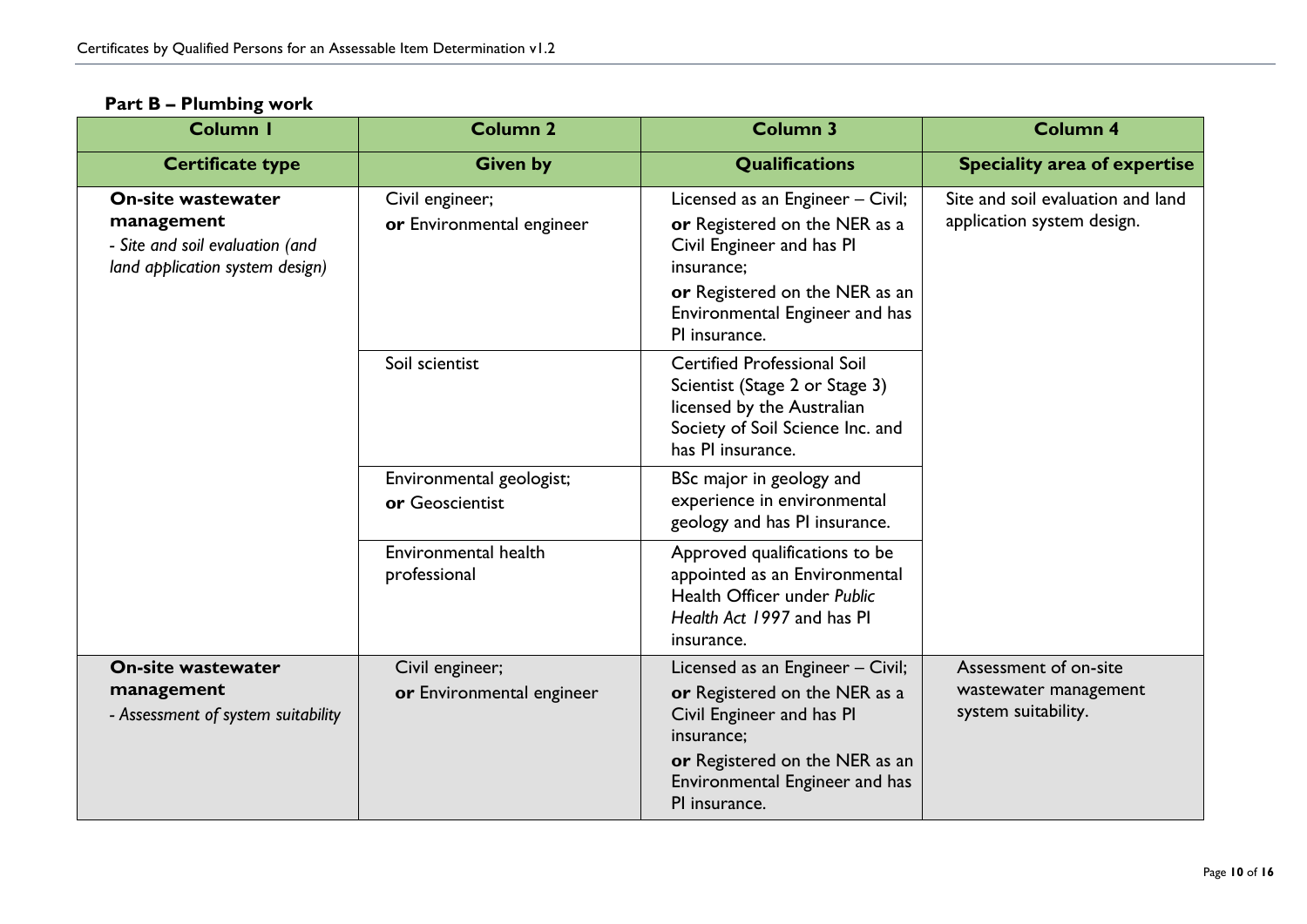| <b>Column I</b>                                                                                            | <b>Column 2</b>                              | <b>Column 3</b>                                                                                                                                                                                   | <b>Column 4</b>                                                                                                                          |
|------------------------------------------------------------------------------------------------------------|----------------------------------------------|---------------------------------------------------------------------------------------------------------------------------------------------------------------------------------------------------|------------------------------------------------------------------------------------------------------------------------------------------|
| <b>Certificate type</b>                                                                                    | <b>Given by</b>                              | <b>Qualifications</b>                                                                                                                                                                             | Speciality area of expertise                                                                                                             |
|                                                                                                            | Environmental health<br>professional         | Approved qualifications to be<br>appointed as an Environmental<br>Health Officer under Public<br>Health Act 1997 and has PI<br>insurance.                                                         |                                                                                                                                          |
| <b>On-site wastewater</b><br>management<br>- System design                                                 | Civil engineer;<br>or Environmental engineer | Licensed as an Engineer - Civil;<br>or Registered on the NER as a<br>Civil Engineer and has PI<br>insurance.<br>or Registered on the NER as an<br>Environmental Engineer and has<br>PI insurance. | Design of on-site wastewater<br>management systems.<br>Certification of installation to<br>design.                                       |
| <b>On-site domestic-</b><br>wastewater management<br>- System design to AS/NZS 1547<br>(Deemed to Satisfy) | Civil engineer;<br>or Environmental engineer | Licensed as an Engineer - Civil;<br>or Registered on the NER as a<br>Civil Engineer and has PI<br>insurance.<br>or Registered on the NER as an<br>Environmental Engineer and has<br>PI insurance. | Design of on-site domestic-<br>wastewater management<br>systems to AS/NZS 1547<br>Certification of installation to<br><b>AS/NZS 1547</b> |
|                                                                                                            | Environmental health<br>professional         | Approved qualifications to be<br>appointed as an Environmental<br>Health Officer under Public<br>Health Act 1997 and has PI<br>insurance.                                                         |                                                                                                                                          |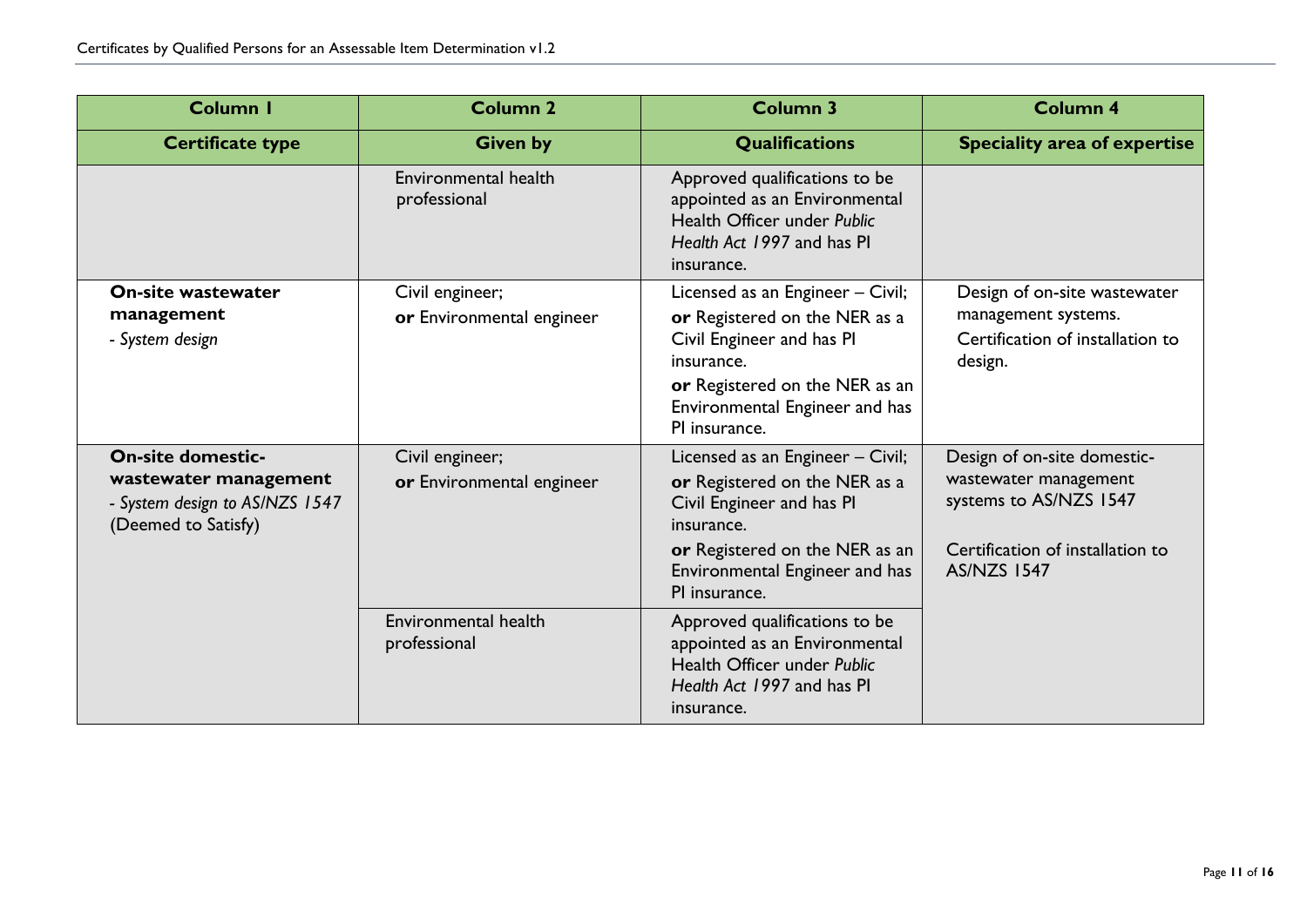| Column I                                                                                                                                              | <b>Column 2</b>                                       | <b>Column 3</b>                                                                                                                                                                                                                                                                                                                           | <b>Column 4</b>                                                                                   |
|-------------------------------------------------------------------------------------------------------------------------------------------------------|-------------------------------------------------------|-------------------------------------------------------------------------------------------------------------------------------------------------------------------------------------------------------------------------------------------------------------------------------------------------------------------------------------------|---------------------------------------------------------------------------------------------------|
| <b>Certificate type</b>                                                                                                                               | <b>Given by</b>                                       | <b>Qualifications</b>                                                                                                                                                                                                                                                                                                                     | <b>Speciality area of expertise</b>                                                               |
|                                                                                                                                                       | <b>Plumber Practitioner (Certifier)</b><br>- Drainage | Licensed under the Occupational<br>Licensing Act 2005 as a Plumber<br>Practitioner (Certifier) -<br>Drainage, endorsed 'On Site<br>Domestic-Waste Water<br><b>Management Systems</b><br>Maintenance' and has obtained<br>a qualification at Certificate IV<br>level in on-site domestic<br>wastewater management and<br>has PI insurance. |                                                                                                   |
| <b>On-site wastewater</b><br>management system<br>- Performance monitoring                                                                            | Civil engineer;<br>or Environmental engineer          | Licensed as an Engineer - Civil;<br>or Registered on the NER as a<br>Civil Engineer and has PI<br>insurance;<br>or Registered on the NER as an<br>Environmental Engineer and has<br>PI insurance.                                                                                                                                         | Performance monitoring of on-<br>site wastewater management<br>systems                            |
|                                                                                                                                                       | Environmental health<br>professional                  | Approved qualifications to be<br>appointed as an Environmental<br>Health Officer under Public<br>Health Act 1997 and has PI<br>insurance.                                                                                                                                                                                                 |                                                                                                   |
| <b>On-site domestic-</b><br>wastewater management<br>system<br>- Performance monitoring of a<br>system designed to AS/NZS 1547<br>(Deemed to Satisfy) | Civil engineer;<br>or Environmental engineer          | Licensed as an Engineer - Civil;<br>or Registered on the NER as a<br>Civil Engineer and has PI<br>insurance;<br>or Registered on the NER as an<br>Environmental Engineer and has<br>PI insurance.                                                                                                                                         | Performance monitoring of on-<br>site domestic wastewater<br>management systems to AS/NZS<br>1547 |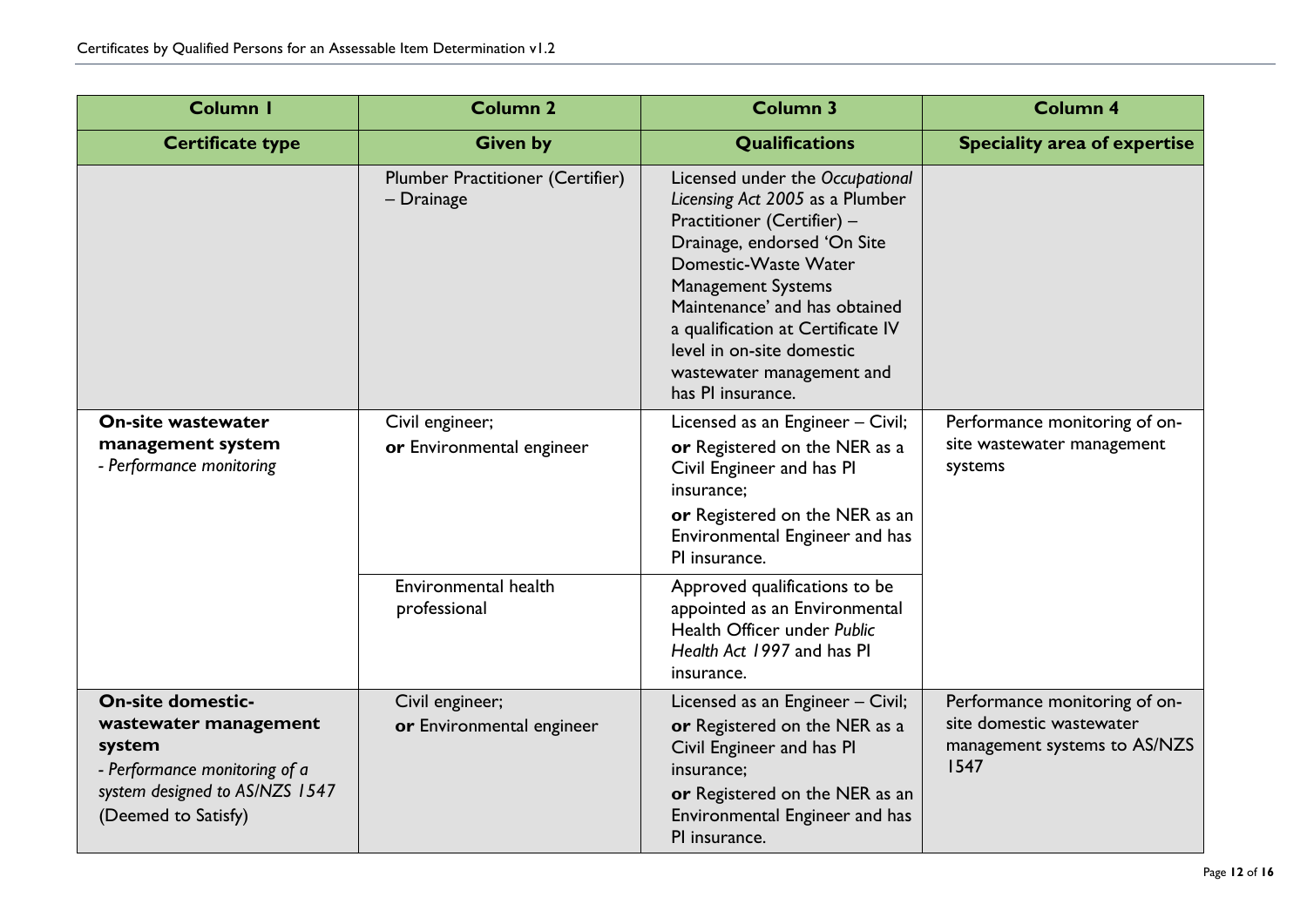| Column I                                                                                   | <b>Column 2</b>                                       | <b>Column 3</b>                                                                                                                                                                                                                                                                                                                            | <b>Column 4</b>                                                                        |
|--------------------------------------------------------------------------------------------|-------------------------------------------------------|--------------------------------------------------------------------------------------------------------------------------------------------------------------------------------------------------------------------------------------------------------------------------------------------------------------------------------------------|----------------------------------------------------------------------------------------|
| <b>Certificate type</b>                                                                    | <b>Given by</b>                                       | <b>Qualifications</b>                                                                                                                                                                                                                                                                                                                      | <b>Speciality area of expertise</b>                                                    |
|                                                                                            | Environmental health<br>professional                  | Approved qualifications to be<br>appointed as an Environmental<br>Health Officer under Public<br>Health Act 1997 and has PI<br>insurance.                                                                                                                                                                                                  |                                                                                        |
|                                                                                            | <b>Plumber Practitioner</b><br>(Certifier) - Drainage | Licensed under the Occupational<br>Licensing Act 2005 as a Plumber<br>Practitioner (Certifier) - Drainage<br>endorsed 'On Site Domestic-<br><b>Waste Water Management</b><br>Systems Maintenance' and has<br>obtained a qualification at<br>Certificate IV level in on-site<br>domestic-waste water<br>management and has PI<br>insurance. |                                                                                        |
| <b>On-site wastewater</b><br>management<br>- Installation, Commissioning or<br>Maintenance | Civil engineer;<br>or Environmental engineer          | Licensed as an Engineer - Civil;<br>or Registered on the NER as a<br>Civil Engineer and has PI<br>insurance;<br>or Registered on the NER as an<br>Environmental Engineer and has<br>PI insurance.                                                                                                                                          | On-site wastewater<br>management system installation,<br>commissioning and maintenance |
|                                                                                            | Environmental health<br>professional                  | Approved qualifications to be<br>appointed as an Environmental<br>Health Officer under Public<br>Health Act 1997 and has PI<br>insurance.                                                                                                                                                                                                  |                                                                                        |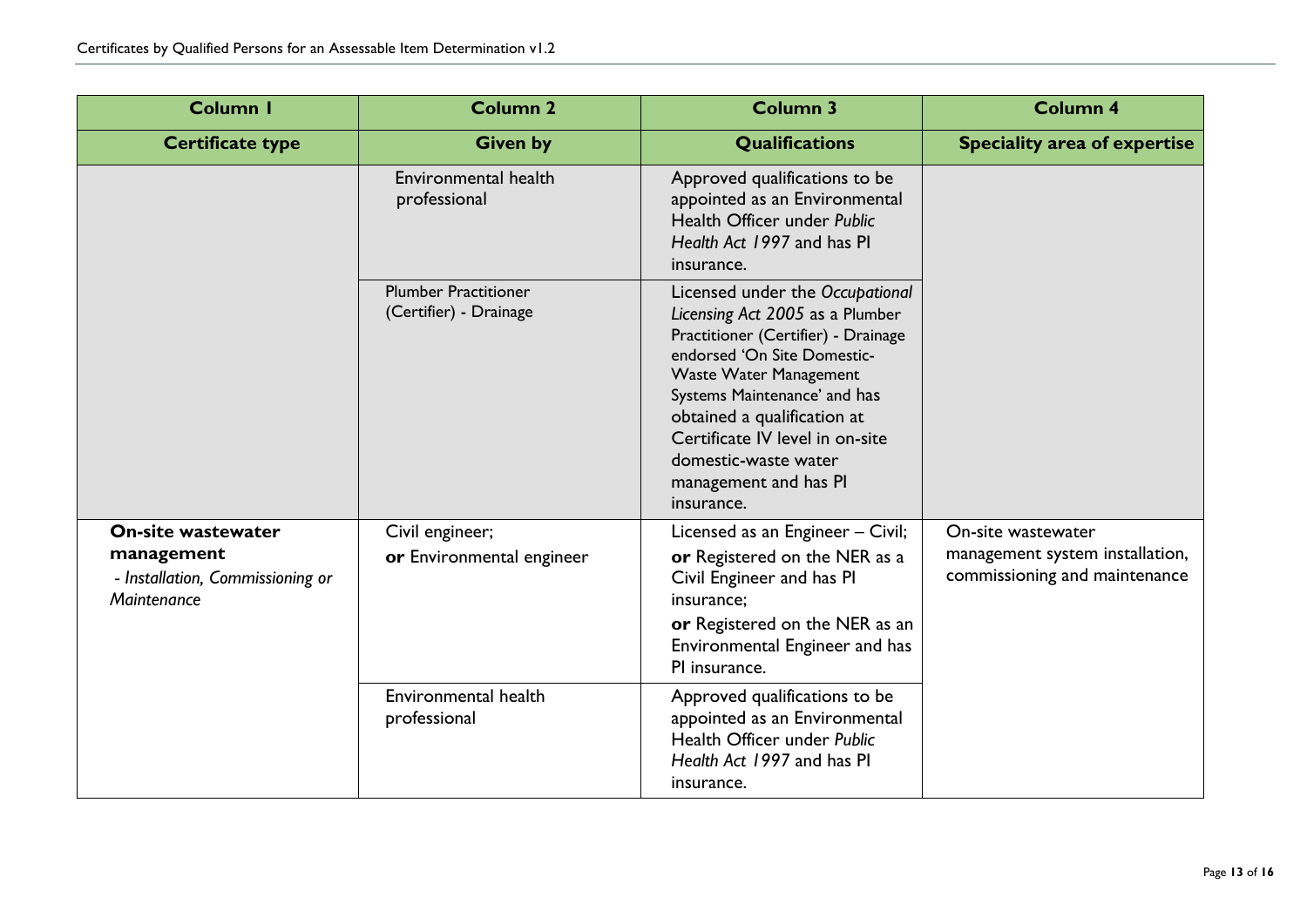| Column I                                                                                                                                   | <b>Column 2</b>                                       | <b>Column 3</b>                                                                                                                                                                                                                                                            | <b>Column 4</b>                                                                                                    |
|--------------------------------------------------------------------------------------------------------------------------------------------|-------------------------------------------------------|----------------------------------------------------------------------------------------------------------------------------------------------------------------------------------------------------------------------------------------------------------------------------|--------------------------------------------------------------------------------------------------------------------|
| <b>Certificate type</b>                                                                                                                    | <b>Given by</b>                                       | Qualifications                                                                                                                                                                                                                                                             | <b>Speciality area of expertise</b>                                                                                |
| <b>On-site domestic-</b><br>wastewater management<br>- Installation, Commissioning or<br>Maintenance to AS/NZS 1547<br>(Deemed to Satisfy) | Civil engineer;<br>or Environmental engineer          | Licensed as an Engineer - Civil;<br>or Registered on the NER as a<br>Civil Engineer and has PI<br>insurance;<br>or Registered on the NER as an<br>Environmental Engineer and has<br>PI insurance.                                                                          | On-site domestic wastewater-<br>management system installation,<br>commissioning and maintenance<br>to AS/NZS 1547 |
|                                                                                                                                            | Environmental health<br>professional                  | Approved qualifications to be<br>appointed as an Environmental<br>Health Officer under Public<br>Health Act 1997 and has PI<br>insurance.                                                                                                                                  |                                                                                                                    |
|                                                                                                                                            | <b>Plumber Practitioner (Certifier)</b><br>- Drainage | Licensed under the Occupational<br>Licensing Act 2005 as a Plumber<br>Practitioner (Certifier) - Drainage<br>endorsed 'On Site Domestic-<br><b>Waste Water Management</b><br>Systems Maintenance' and has<br>Public Liability insurance.                                   |                                                                                                                    |
| <b>Plumbing or drainage</b><br>- System design                                                                                             | Civil engineer;<br>or Building services engineer      | Licensed as an Engineer - Civil;<br>or Registered on the NER as a<br>Civil Engineer and has PI<br>insurance;<br>or Licensed as an Engineer $-$<br><b>Building Services;</b><br>or Registered on the NER as a<br><b>Building Services Engineer and</b><br>has PI insurance. | Plumbing and drainage design                                                                                       |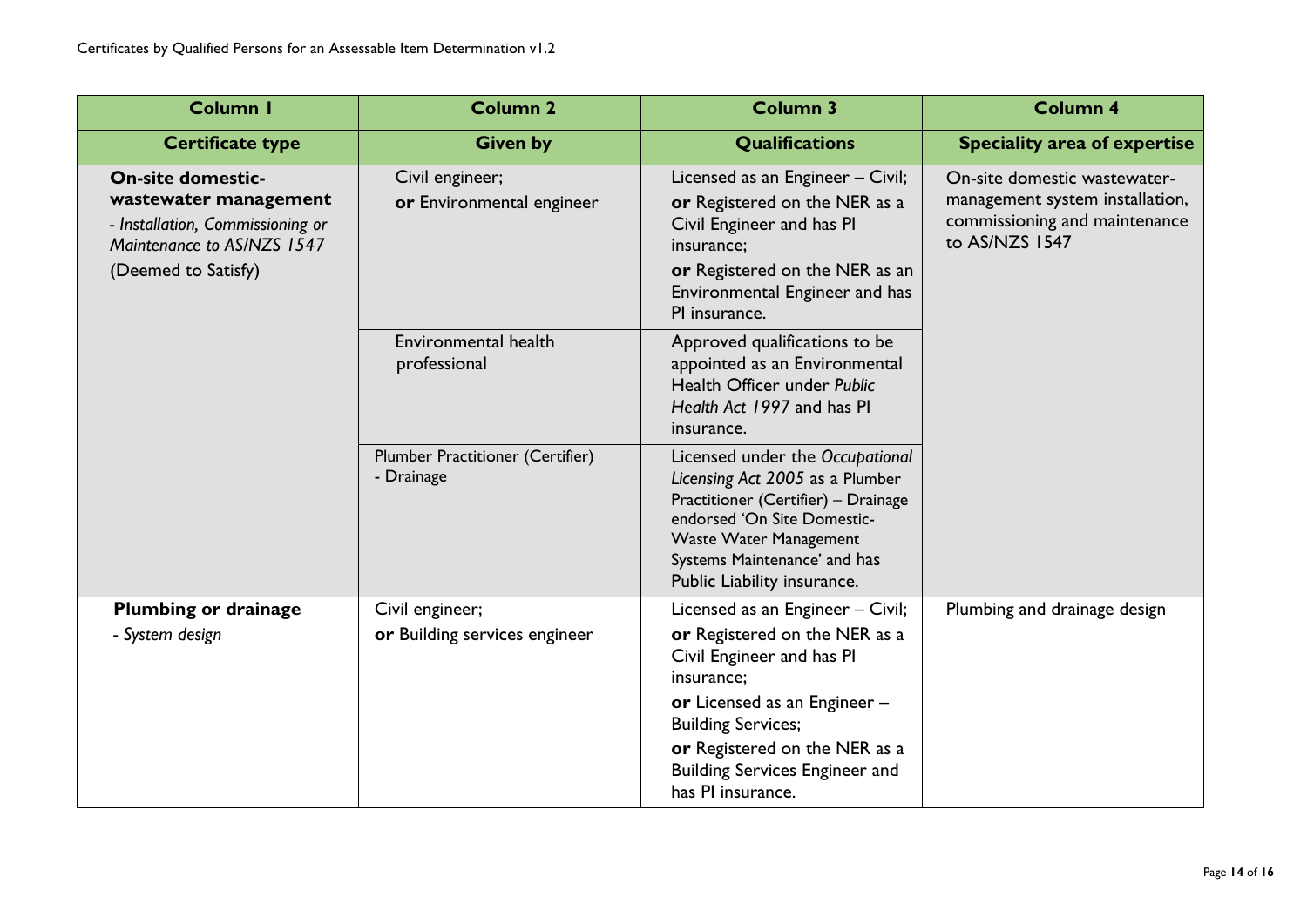| <b>Column I</b>                                                                                                 | <b>Column 2</b>                                  | <b>Column 3</b>                                                                                                                                                                                                                                                          | <b>Column 4</b>                                                                                            |
|-----------------------------------------------------------------------------------------------------------------|--------------------------------------------------|--------------------------------------------------------------------------------------------------------------------------------------------------------------------------------------------------------------------------------------------------------------------------|------------------------------------------------------------------------------------------------------------|
| <b>Certificate type</b>                                                                                         | <b>Given by</b>                                  | Qualifications                                                                                                                                                                                                                                                           | <b>Speciality area of expertise</b>                                                                        |
| <b>Plumbing or drainage</b><br>design<br>- System design to AS/NZ S3500<br>(Deemed to Satisfy)                  | Civil engineer;<br>or Building services engineer | Licensed as an Engineer - Civil;<br>or Registered on the NER as a<br>Civil Engineer and has PI<br>insurance;<br>or Licensed as an Engineer -<br><b>Building Services;</b><br>or Registered on the NER as a<br><b>Building Services Engineer and</b><br>has PI insurance. | Plumbing and drainage design to<br><b>AS/NZS 3500</b>                                                      |
|                                                                                                                 | <b>Building services designer</b>                | Licensed as a Building Services<br>Designer - Hydraulic -<br>Restricted                                                                                                                                                                                                  |                                                                                                            |
|                                                                                                                 | <b>Plumber Practitioner</b><br>(Certifier)       | Licensed under the Occupational<br>Licensing Act 2005 as a Plumber<br>Practitioner (Certifier) in the<br>appropriate class of work and has<br>PI insurance.                                                                                                              |                                                                                                            |
|                                                                                                                 | Architect                                        | Licensed as an Architect;<br>or Registered under the<br><b>Architects Registration Act 1929</b><br>and has PI insurance.                                                                                                                                                 |                                                                                                            |
| <b>Wastewater treatment</b><br>plant<br>- Design, construction, supervision<br>testing, management or operation | Civil engineer                                   | Licensed as an Engineer - Civil;<br>or Registered on the NER as a<br>Civil Engineer and has PI<br>insurance.                                                                                                                                                             | Design, construction,<br>supervision testing, management<br>or operation of wastewater<br>treatment plant. |
|                                                                                                                 | Mechanical engineer                              | Registered on the NER as a<br><b>Professional Mechanical</b><br>Engineer and has PI insurance.                                                                                                                                                                           |                                                                                                            |